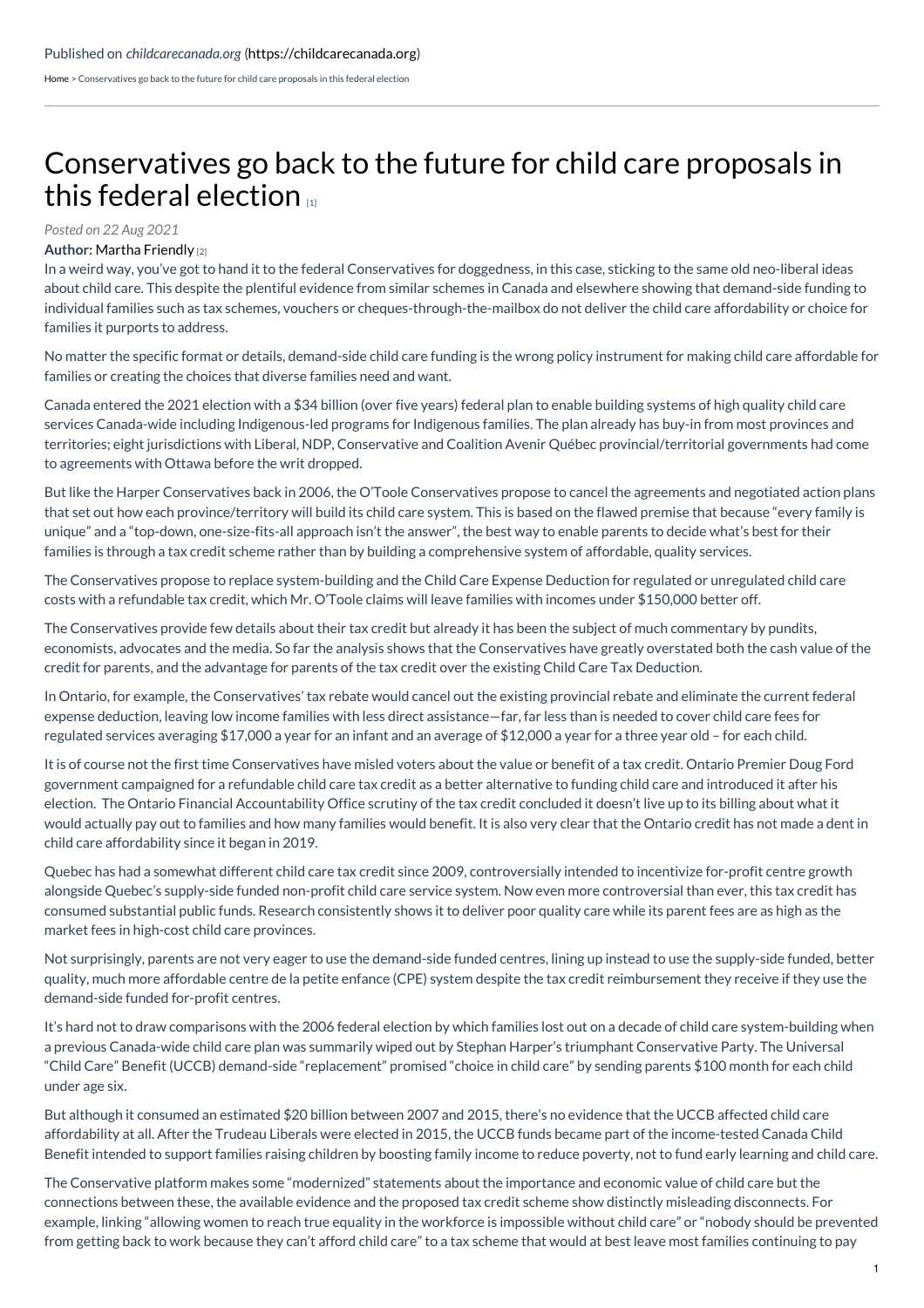the lion's share of unaffordable child care fees is at best meaningless, and at worst, intentionally misleading.

Or linking "the Quebec example has shown that increasing child care affordability increases the number of women who choose to work outside the home" to the tax credit is a distortion, as the calculations referred to were based on Quebec's supply-side funded centres de la petite enfance system. Similarly, the Conservative's citation of an International Monetary Fund calculation that child care has the potential to "increase Canada's productivity by 4%" is disingenuous, as it was also based on supply-side funded child care, with Quebec's supply-side model the exemplar.

Perhaps most important are not only the details of this particular child care tax credit but that most analyses of tax credits and other demand-side child care funding schemes whether Canadian or from other countries conclude that demand-side schemes to individuals – whether tax credits or deductions, vouchers or cheques - don't produce the affordability, availability and quality results resulting from supply-side funded child care that is planned and directed to create and fund systems of services. This is similar to how public education or health care, public libraries or public transportation for that matter, are put in place.

As the Organisation for Economic Co-operation and Development concluded in a ground-breaking comparative child care study, supplyside funding is much more effective at delivering results for child care than demand-side funding. The OECD observed "the evidence suggests that direct public funding of services brings more effective governmental steering of early childhood services, advantages of scale, better national quality, more effective training for educators and a higher degree of equity in access compared with parent subsidy models".

Affordability is certainly an important part of making child care accessible for parents but parents also need reliable, safe, quality child care options in which they can have confidence to be available. A cheque, voucher or tax credit is neither not an early childhood education service that can provide the "best start in life" most parents want for their children today nor does it build the comprehensive systems of reliable, safe, quality services that can offer parents the diverse care and education options they need and want so they can be employed. This includes child care designed to operate during non-standard hours or child care in rural communities with low population density, which usually are "child care deserts" in demand-side child care markets.

Additionally, demand-side child care schemes invariably reinforce inequitable access to child care in any number of ways. Although the language of these schemes often talk about helping "those who need help most", this rarely turns out to be the reality. In practice, lower income, marginalized and newcomer families, who are also more likely to be precariously employed, are most likely to be left out, as are children with disabilities, without solid policy and practice that ensures their inclusion.

Universal, funded systems have been found to be much better at these assurances than demand-side funded market systems.

Any family sociologist, mother of two, early childhood educator or child care advocate can tell you that "every family is unique" and that a "top-down, one-size-fits-all approach isn't the answer". But the best evidence and on-the-ground practice shows that the best way to ensure that families in all their uniqueness can get the early learning and child care they and their children need is to build a comprehensive, universal publicly planned, managed and funded system of services that will be available and accessible to meet their varied needs.

Yes, this is complex, costly and time-consuming for governments but many other countries have managed to develop publicly funded child care systems for their families, and – as the research shows – benefit directly.

Canadian families have been through a lot in the last two years. The pandemic drove many women out of the workforce and parents to distraction as they tried to cope without child care, while many worried about their children's safety. Child care staff lost their jobs and service providers struggled mightily without the regular parent fee revenue that – without a funded child care system in Canada – had historically kept them afloat.

Thus, the child care penny dropped for many, leading to a new, broad, cross-sectoral awareness that reliable, sustainable, publicly funded and managed early learning and child care must become an integral part of Canada's social and economic infrastructure if Canada is to prosper.

Now is not the time to waste more public dollars on recycled child care schemes based on faulty assumptions that invariably turn out not to deliver. Now is the time to start building a real child care system without losing 15 more years to yet another misleading and ineffective scheme.

**Tags:**

federal [election](https://childcarecanada.org/taxonomy/term/9159) 2021 [3] [economic](https://childcarecanada.org/taxonomy/term/9038) recovery [4] [universal](https://childcarecanada.org/taxonomy/term/9083) system [5] tax [credits](https://childcarecanada.org/taxonomy/term/9157) [6] mother's labour force [participation](https://childcarecanada.org/taxonomy/term/8142) [7] [demand-side](https://childcarecanada.org/taxonomy/term/9160) funding [8]

**Source URL (modified on 23 Aug 2021):** <https://childcarecanada.org/blog/conservatives-go-back-future-child-care-proposals-federal-election> **Links**

[1] [https://childcarecanada.org/blog/conservatives-go-back-future-child-care-proposals-federal-election](https://childcarecanada.org/blog/author/martha-friendly) [2] https://childcarecanada.org/blog/author/marthafriendly [3] [https://childcarecanada.org/taxonomy/term/9159](https://childcarecanada.org/taxonomy/term/9083) [4] <https://childcarecanada.org/taxonomy/term/9038> [5]